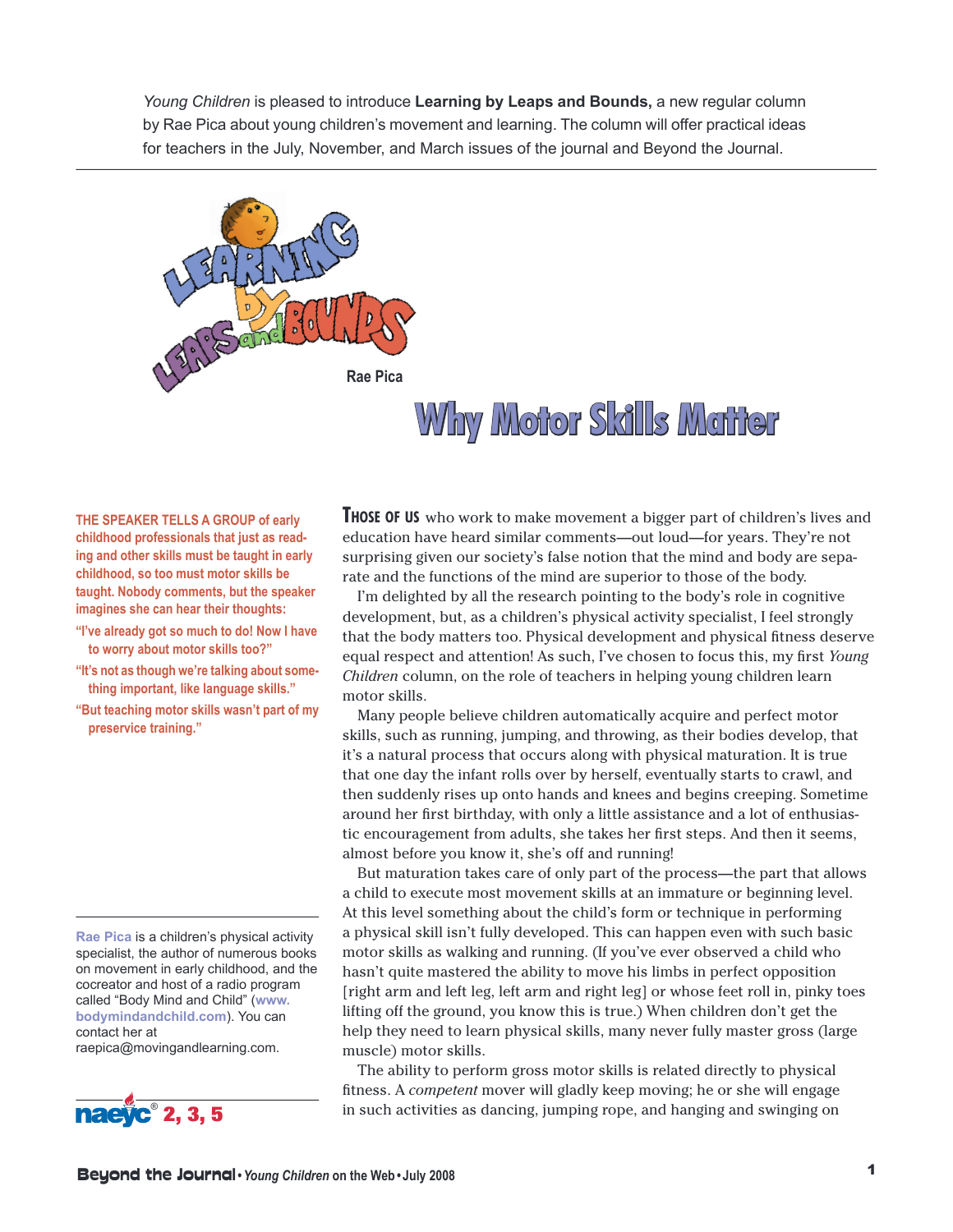the playground equipment. A child who feels physically awkward and uncoordinated is going to avoid movement. Such a child isn't likely to take part in an after-school game of tag or hopscotch or to climb the monkey bars during recess. Since poor movement habits tend to remain from childhood into adulthood, a physically inactive child is likely to grow up to be an inactive adult. Considering the health hazards for the unfit—obesity, heart disease, diabetes, and other risks—teaching children motor skills is indeed just as important as teaching language skills.

## **TO DO MORE**

The most important thing you can do is to give children the time, space, and opportunity to move. It's also critical to observe closely. Based on what you know about motor skills, are you seeing anything that requires attention? For example, does a child land properly from a jump, with her heels coming all the way down and knees bent? If not, you'll want to work with her to master the correct movements. It can be a simple matter of demonstrating the proper technique or of offering a few simple words of encouragement. For instance, if a child is landing with straight legs, you could simply suggest she make her legs "bendy" when she lands. If she's landing on her toes only, tickle her heels so she feels the part of the foot and then ask her to make sure that part touches the floor when she comes down.

Fortunately, serious motor control problems are fairly rare. But motor skill delays, unlike language delays, can be difficult to detect, and they will not simply disappear on their own. If a child is a bit awkward and uncoordinated in his movements in comparison to others his age, it could be due to slight motor delays *or* to limited opportunities for active play. The child may just be clumsy, a trait that can be inherited. Similarly, what you assume to be a problem may be due to lack of maturity rather than poor motor coordination. For example, if a preschooler regularly drops a ball when you toss it to her, you shouldn't rush to the conclusion that she's experiencing delays. Catching a ball is a skill many preschoolers are still learning. Books like *Experiences in Movement*, listed below, include information on milestones in motor development, which can help you know what to expect at certain ages.

If you suspect a child has a problem with certain skills, the first thing to do is ensure he gets more practice. For instance, if he's having trouble with alternating movements, like climbing or descending stairs, play games with repetitive movement patterns, like hopscotch. If he's always walking on tiptoe, play a game in which you walk on heels only, or stick bottle caps on the heels of his sneakers, inviting him to make noise with them as he walks. If he doesn't swing his arms while he walks or runs, put a streamer in each hand, inviting him to make them move back and forth; or attach Velcro strips with bells to his wrists, inviting him to make "music" with his arms. If a problem persists (especially after other children have moved to more advanced skills), speak with the child's parents about consulting a pediatrician, occupational therapist, or physical therapist for an evaluation.